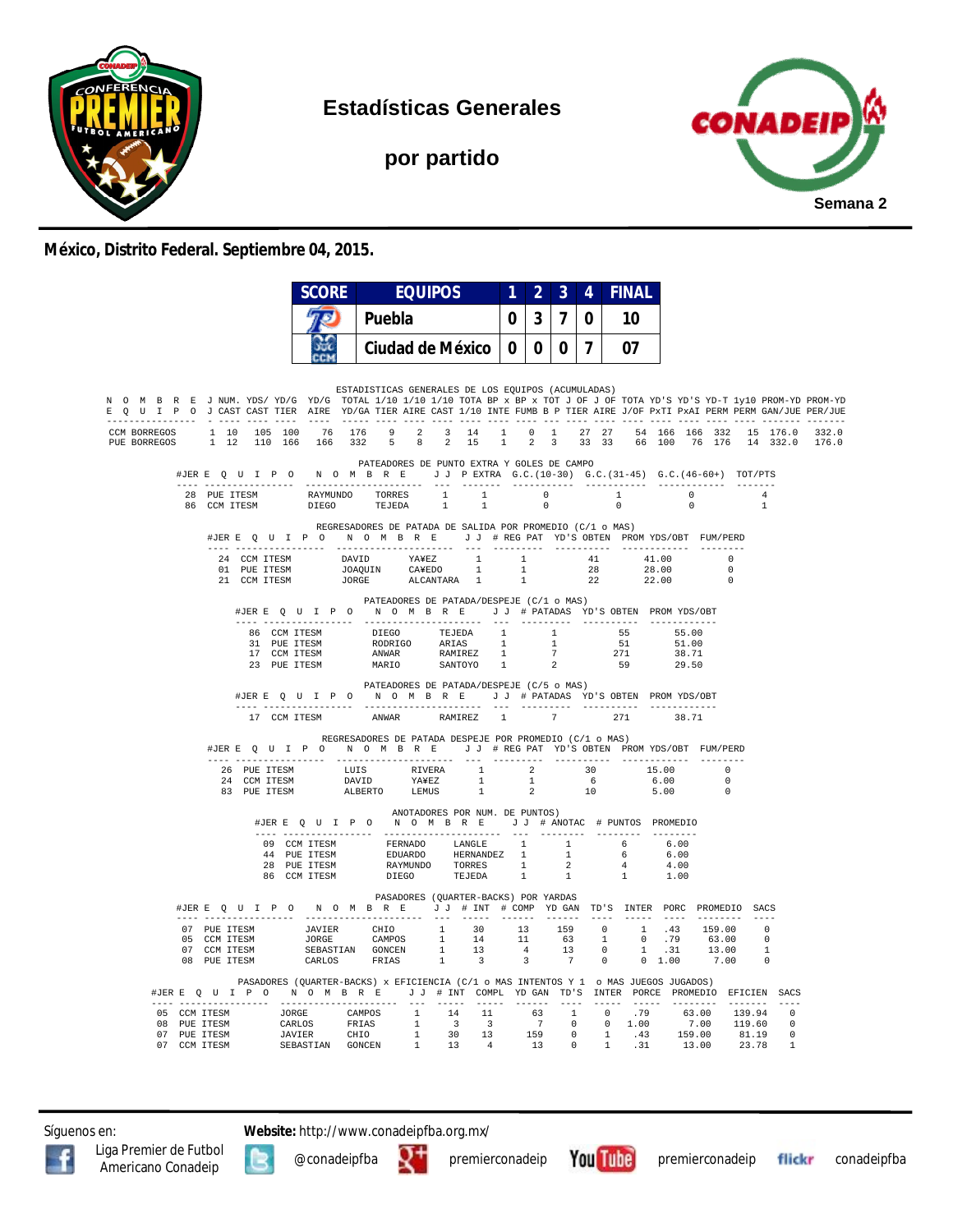

## **Estadísticas Generales**

### **por partido**



|  |                              | #JERE QUIPO NOMBRE JJ #RECEPYD'S 1 y 10 TD'S PROMEDIO FUMBLES                                                                                                                                                                           | RECEPTORES POR NUM DE RECEPCIONES                                                                                                                                                                                                                    |                |                                                                |   |                                         |                                                                                                  |                                            |                                                                   |                                                        |
|--|------------------------------|-----------------------------------------------------------------------------------------------------------------------------------------------------------------------------------------------------------------------------------------|------------------------------------------------------------------------------------------------------------------------------------------------------------------------------------------------------------------------------------------------------|----------------|----------------------------------------------------------------|---|-----------------------------------------|--------------------------------------------------------------------------------------------------|--------------------------------------------|-------------------------------------------------------------------|--------------------------------------------------------|
|  |                              |                                                                                                                                                                                                                                         |                                                                                                                                                                                                                                                      |                |                                                                |   |                                         |                                                                                                  |                                            |                                                                   |                                                        |
|  | 83 PUE ITESM                 |                                                                                                                                                                                                                                         |                                                                                                                                                                                                                                                      |                |                                                                |   |                                         | $4^{\degree}$                                                                                    | $\bigcirc$                                 | 9.10                                                              | $\Omega$                                               |
|  | 27 PUE ITESM                 |                                                                                                                                                                                                                                         |                                                                                                                                                                                                                                                      |                |                                                                |   |                                         |                                                                                                  | $\sim$ 0<br>$\mathbf{1}$                   | 18.00<br>10.33                                                    | $\overline{\phantom{0}}$<br>- 0                        |
|  | 09 CCM ITESM<br>02 PUE ITESM |                                                                                                                                                                                                                                         |                                                                                                                                                                                                                                                      |                |                                                                |   |                                         |                                                                                                  | $\overline{0}$                             | 22.00                                                             | $\overline{\phantom{0}}$                               |
|  | 44 PUE ITESM                 |                                                                                                                                                                                                                                         |                                                                                                                                                                                                                                                      |                |                                                                |   |                                         |                                                                                                  |                                            | $1 \t 17.00$                                                      | $\overline{\phantom{0}}$                               |
|  | 13 PUE ITESM                 |                                                                                                                                                                                                                                         |                                                                                                                                                                                                                                                      |                |                                                                |   |                                         |                                                                                                  | $\overline{0}$                             | 15.00                                                             | $\overline{\phantom{0}}$                               |
|  | 11 CCM ITESM                 |                                                                                                                                                                                                                                         |                                                                                                                                                                                                                                                      |                |                                                                |   |                                         |                                                                                                  | $\sim$ 0                                   | 3.25                                                              | - 0                                                    |
|  | 14 PUE ITESM<br>87 CCM ITESM |                                                                                                                                                                                                                                         |                                                                                                                                                                                                                                                      |                |                                                                |   |                                         | $\mathbf{1}$                                                                                     | $\overline{0}$<br>$\overline{\phantom{0}}$ | 13.00<br>11.00                                                    | $\overline{\phantom{0}}$<br>$\overline{\phantom{0}}$   |
|  | 17 CCM ITESM                 |                                                                                                                                                                                                                                         |                                                                                                                                                                                                                                                      |                |                                                                |   |                                         |                                                                                                  | $\sim$ 0                                   | 6.00                                                              | _ი                                                     |
|  | 42 CCM ITESM                 |                                                                                                                                                                                                                                         |                                                                                                                                                                                                                                                      |                |                                                                |   |                                         |                                                                                                  | $\sim$ 0                                   | 6.00                                                              | $\overline{\phantom{0}}$                               |
|  | 03 CCM ITESM                 |                                                                                                                                                                                                                                         |                                                                                                                                                                                                                                                      |                |                                                                |   |                                         | $\begin{array}{ccccccccc} 1 & & 1 & & 6 & & 0 & & 0 \\ 1 & & 1 & & 5 & & 0 & & 0 \\ \end{array}$ |                                            | 6.00                                                              | $\overline{\phantom{0}}$                               |
|  | 81 CCM ITESM                 |                                                                                                                                                                                                                                         |                                                                                                                                                                                                                                                      |                |                                                                |   |                                         |                                                                                                  |                                            | 5.00                                                              | $\overline{\phantom{0}}$                               |
|  |                              |                                                                                                                                                                                                                                         | CORREDORES DE BALON (POR YARDAS)                                                                                                                                                                                                                     |                |                                                                |   |                                         |                                                                                                  |                                            |                                                                   |                                                        |
|  |                              | #JERE QUIPO NOMBRE JJ # ACARR YDOBTEN 1 y 10 LOG TDOBT PROMYDS FUMBLES                                                                                                                                                                  |                                                                                                                                                                                                                                                      |                |                                                                |   |                                         |                                                                                                  |                                            |                                                                   |                                                        |
|  |                              |                                                                                                                                                                                                                                         |                                                                                                                                                                                                                                                      |                |                                                                |   |                                         |                                                                                                  |                                            |                                                                   |                                                        |
|  |                              | THE SERVICE CONTROL OF THE SERVICE CONTROL OF THE SERVICE CONTROL OF A 44 ONE THE SERVICE ALCANTARA 1 9 46 46 13 CCM ITESM BERNARDO TOUSSAINT 1 7 42<br>13 CCM ITESM BERNARDO TOUSSAINT 1 7 42<br>17 DUE TESM BORR RIVERA 1 11 36<br>19 |                                                                                                                                                                                                                                                      |                |                                                                |   |                                         | $\overline{\mathbf{3}}$                                                                          | $\frac{1}{2}$                              | 6.93                                                              | $\sim$ 0                                               |
|  |                              |                                                                                                                                                                                                                                         |                                                                                                                                                                                                                                                      |                |                                                                |   |                                         | $\overline{\mathbf{3}}$                                                                          |                                            | $\overline{0}$<br>5.11                                            | $\overline{0}$                                         |
|  |                              |                                                                                                                                                                                                                                         |                                                                                                                                                                                                                                                      |                |                                                                |   |                                         | 4<br>1                                                                                           | $\overline{0}$<br>$\overline{0}$           | 6.00<br>3.27                                                      | $\overline{\phantom{0}}$<br>$\overline{\phantom{0}}^2$ |
|  |                              |                                                                                                                                                                                                                                         |                                                                                                                                                                                                                                                      |                |                                                                |   |                                         | $\overline{2}$                                                                                   |                                            |                                                                   | $\overline{\phantom{0}}$                               |
|  |                              |                                                                                                                                                                                                                                         |                                                                                                                                                                                                                                                      |                | $\begin{array}{ccc} 1 & & 9 \\ 1 & & 1 \\ 1 & & 6 \end{array}$ |   |                                         |                                                                                                  |                                            |                                                                   | $\overline{0}$                                         |
|  | 07 PUE ITESM                 | RODRIGO ARIAS<br>JAVIER CHIO                                                                                                                                                                                                            |                                                                                                                                                                                                                                                      |                |                                                                |   | $\begin{array}{c} 13 \\ 13 \end{array}$ | $\begin{smallmatrix}0\\1\end{smallmatrix}$                                                       |                                            | $\begin{bmatrix} 0 & 1.67 \\ 0 & 13.00 \\ 0 & 2.17 \end{bmatrix}$ | $\overline{\phantom{0}}$                               |
|  |                              |                                                                                                                                                                                                                                         |                                                                                                                                                                                                                                                      |                |                                                                |   |                                         |                                                                                                  |                                            |                                                                   |                                                        |
|  |                              | #JERE OUIPO NOMBRE JJ # INT YD'S PROM                                                                                                                                                                                                   | INTERCEPTORES DE PASES (POR # DE PASES INTECEPTADOS)                                                                                                                                                                                                 |                |                                                                |   |                                         |                                                                                                  |                                            |                                                                   |                                                        |
|  |                              |                                                                                                                                                                                                                                         |                                                                                                                                                                                                                                                      |                |                                                                |   |                                         |                                                                                                  |                                            |                                                                   |                                                        |
|  |                              | 01 PUE ITESM                                                                                                                                                                                                                            |                                                                                                                                                                                                                                                      |                | JOAOUIN CA¥EDO 1 1                                             |   |                                         |                                                                                                  | 22 1.00                                    |                                                                   |                                                        |
|  |                              | 43 CCM ITESM                                                                                                                                                                                                                            |                                                                                                                                                                                                                                                      |                | OCTAVIO DEL RIO                                                |   | 1                                       | 1                                                                                                | $0 \quad 1.00$                             |                                                                   |                                                        |
|  |                              |                                                                                                                                                                                                                                         |                                                                                                                                                                                                                                                      |                |                                                                |   |                                         |                                                                                                  |                                            |                                                                   |                                                        |
|  |                              | #JERE QUIPO NOMBRE JJ # TACL # ATRA PROM FUM/RECU                                                                                                                                                                                       | TACLEADORES (POR # DE TACLEADAS)                                                                                                                                                                                                                     |                |                                                                |   |                                         |                                                                                                  |                                            |                                                                   |                                                        |
|  |                              |                                                                                                                                                                                                                                         |                                                                                                                                                                                                                                                      |                |                                                                |   |                                         |                                                                                                  |                                            |                                                                   |                                                        |
|  |                              | 10 CCM ITESM LUIS PRECOMA 1 6 0                                                                                                                                                                                                         |                                                                                                                                                                                                                                                      |                |                                                                |   |                                         |                                                                                                  | 6.00                                       | $\overline{0}$                                                    |                                                        |
|  |                              | 02 CCM ITESM                                                                                                                                                                                                                            | RICARDO LANGLE                                                                                                                                                                                                                                       |                |                                                                | 1 | 6                                       | $\overline{0}$                                                                                   | 6.00                                       | $\overline{1}$                                                    |                                                        |
|  |                              | 21 PUE ITESM                                                                                                                                                                                                                            |                                                                                                                                                                                                                                                      |                |                                                                |   |                                         | $\sim$ 0                                                                                         | 6.00                                       | - 0                                                               |                                                        |
|  |                              | 16 PUE ITESM                                                                                                                                                                                                                            |                                                                                                                                                                                                                                                      |                |                                                                |   |                                         | $\overline{0}$                                                                                   | 6.00                                       | 0                                                                 |                                                        |
|  |                              | 30 CCM ITESM                                                                                                                                                                                                                            |                                                                                                                                                                                                                                                      |                |                                                                |   |                                         | $\overline{0}$                                                                                   | 5.00                                       | - 0                                                               |                                                        |
|  |                              | 14 CCM ITESM<br>94 CCM ITESM                                                                                                                                                                                                            |                                                                                                                                                                                                                                                      |                |                                                                |   |                                         | $\overline{\phantom{0}}$<br>$\overline{0}$                                                       | 5.00<br>5.00                               | $\overline{\phantom{0}}$<br>- 0                                   |                                                        |
|  |                              | 95 PUE ITESM                                                                                                                                                                                                                            |                                                                                                                                                                                                                                                      |                |                                                                |   |                                         | $\overline{0}$                                                                                   | 5.00                                       | 0                                                                 |                                                        |
|  |                              | 26 CCM ITESM                                                                                                                                                                                                                            |                                                                                                                                                                                                                                                      |                |                                                                |   |                                         | $\overline{0}$                                                                                   | 4.00                                       | $\overline{\phantom{0}}$                                          |                                                        |
|  |                              | 38 CCM ITESM                                                                                                                                                                                                                            |                                                                                                                                                                                                                                                      |                |                                                                |   |                                         | $\overline{0}$                                                                                   | 4.00                                       | - 0                                                               |                                                        |
|  |                              | 23 PUE ITESM                                                                                                                                                                                                                            |                                                                                                                                                                                                                                                      |                |                                                                |   |                                         | $\overline{\mathbf{0}}$                                                                          | 4.00                                       | 0                                                                 |                                                        |
|  |                              | 43 PUE ITESM                                                                                                                                                                                                                            |                                                                                                                                                                                                                                                      |                |                                                                |   |                                         | $\overline{0}$                                                                                   | 4.00                                       | $\Omega$                                                          |                                                        |
|  |                              | 01 PUE ITESM                                                                                                                                                                                                                            |                                                                                                                                                                                                                                                      |                |                                                                |   |                                         | $\overline{0}$                                                                                   | 3.00                                       | 0                                                                 |                                                        |
|  |                              | 20 CCM ITESM<br>90 PUE ITESM                                                                                                                                                                                                            |                                                                                                                                                                                                                                                      |                |                                                                |   |                                         | $\overline{0}$<br>$\overline{0}$                                                                 | 2.00<br>2.00                               | - 0<br>- 0                                                        |                                                        |
|  |                              | 40 PUE ITESM                                                                                                                                                                                                                            |                                                                                                                                                                                                                                                      |                |                                                                |   |                                         | $\overline{\phantom{0}}$                                                                         | 2.00                                       | $\overline{\phantom{0}}$                                          |                                                        |
|  |                              | 50 CCM ITESM                                                                                                                                                                                                                            |                                                                                                                                                                                                                                                      |                |                                                                |   |                                         | $\overline{\phantom{0}}$                                                                         | 1.00                                       | 0                                                                 |                                                        |
|  |                              | 43 CCM ITESM                                                                                                                                                                                                                            |                                                                                                                                                                                                                                                      |                |                                                                |   |                                         | $\overline{0}$                                                                                   | 1.00                                       | 1                                                                 |                                                        |
|  |                              | 33 CCM ITESM                                                                                                                                                                                                                            |                                                                                                                                                                                                                                                      |                |                                                                |   |                                         | $\overline{0}$                                                                                   | 1.00                                       | 0                                                                 |                                                        |
|  |                              | 90 CCM ITESM                                                                                                                                                                                                                            | LUIS PRECOMA 1 6<br>RICARDO LANGLE 1 6<br>CARLOS QUIROZ 1 6<br>COTAVIO GONZALEZ 1 6<br>INGEL MACTAS 1 5<br>JULIO OBREGON 1 5<br>JULIO OBREGON 1 5<br>JULIO OBREGON 1 5<br>ALEJANDRO AQUIL 1 5<br>CESAR AGUILAR 1 4<br>PEDRO LEDEZMA 1 4<br>MARIO SAN |                |                                                                |   |                                         | $\overline{0}$                                                                                   | 1.00                                       | $\Omega$                                                          |                                                        |
|  |                              | 25 CCM ITESM                                                                                                                                                                                                                            |                                                                                                                                                                                                                                                      |                |                                                                |   |                                         | $\overline{\phantom{0}}$                                                                         | 1.00<br>1.00                               | 0<br>- 0                                                          |                                                        |
|  |                              | 95 CCM ITESM<br>26 PUE ITESM                                                                                                                                                                                                            |                                                                                                                                                                                                                                                      |                |                                                                |   |                                         | $\overline{0}$<br>$\overline{0}$                                                                 | 1.00                                       | 0                                                                 |                                                        |
|  |                              | 22 PUE ITESM                                                                                                                                                                                                                            |                                                                                                                                                                                                                                                      |                |                                                                |   |                                         | $\overline{\phantom{0}}$                                                                         | 1.00                                       | - 0                                                               |                                                        |
|  |                              | 93 PUE ITESM                                                                                                                                                                                                                            |                                                                                                                                                                                                                                                      |                |                                                                |   |                                         | $\overline{\phantom{0}}$                                                                         | 1.00                                       | $\overline{\phantom{0}}$                                          |                                                        |
|  |                              | 67 PUE ITESM                                                                                                                                                                                                                            |                                                                                                                                                                                                                                                      |                |                                                                |   |                                         | $\overline{0}$                                                                                   | 1.00                                       | 0                                                                 |                                                        |
|  |                              | 56 PUE ITESM                                                                                                                                                                                                                            |                                                                                                                                                                                                                                                      |                |                                                                |   |                                         | $\overline{\phantom{0}}$                                                                         | 1.00                                       | $\Omega$                                                          |                                                        |
|  |                              | 57 PUE ITESM                                                                                                                                                                                                                            |                                                                                                                                                                                                                                                      |                |                                                                |   |                                         | $\overline{0}$                                                                                   | 1.00                                       | 0                                                                 |                                                        |
|  |                              |                                                                                                                                                                                                                                         | TACLEADORES (POR # DE SACS ATRAPADAS o CAPTURAS)                                                                                                                                                                                                     |                |                                                                |   |                                         |                                                                                                  |                                            |                                                                   |                                                        |
|  |                              | #JERE QUIPO NOMBRE JJ # TACL # ATRA PROM FUM/RECU                                                                                                                                                                                       |                                                                                                                                                                                                                                                      |                |                                                                |   |                                         |                                                                                                  |                                            |                                                                   |                                                        |
|  |                              |                                                                                                                                                                                                                                         |                                                                                                                                                                                                                                                      |                |                                                                |   |                                         | ---- ------ ------ ---- -------                                                                  |                                            |                                                                   |                                                        |
|  |                              |                                                                                                                                                                                                                                         |                                                                                                                                                                                                                                                      |                |                                                                |   |                                         |                                                                                                  |                                            |                                                                   |                                                        |
|  |                              |                                                                                                                                                                                                                                         |                                                                                                                                                                                                                                                      |                |                                                                |   |                                         |                                                                                                  |                                            |                                                                   |                                                        |
|  |                              |                                                                                                                                                                                                                                         | JUE YD'S/REG YDS/REG YD'S x YD'S/REC YD'S/REG. SUMA                                                                                                                                                                                                  |                | YARDAS MEZCLADAS                                               |   |                                         |                                                                                                  |                                            |                                                                   |                                                        |
|  |                              | #JER E Q U I P O M O M B R E JUG KICK-OFF DESPEJE CARRERA DE PASES PAS-INTER TOTAL                                                                                                                                                      |                                                                                                                                                                                                                                                      |                |                                                                |   |                                         |                                                                                                  |                                            |                                                                   |                                                        |
|  | ---- ----------------        |                                                                                                                                                                                                                                         | --------------------                                                                                                                                                                                                                                 | $- - -$        | ---------                                                      |   | --------                                | --------                                                                                         | ---------                                  | ---------                                                         | $- - - - -$                                            |
|  | 44 PUE ITESM                 | EDUARDO                                                                                                                                                                                                                                 | HERNANDEZ <sub>1</sub>                                                                                                                                                                                                                               |                | $\overline{0}$                                                 |   | $\overline{0}$                          | 104                                                                                              | 17                                         | $\Omega$                                                          | 121                                                    |
|  | 83 PUE ITESM                 | ALBERTO                                                                                                                                                                                                                                 | LEMUS 1                                                                                                                                                                                                                                              |                | $\overline{\phantom{0}}$                                       |   | 10                                      | $\overline{0}$                                                                                   | 91                                         | $\overline{0}$                                                    | 101                                                    |
|  | 27 PUE ITESM<br>21 CCM ITESM | EDGAR<br>JORGE                                                                                                                                                                                                                          | RIVERA<br>ALCANTARA 1                                                                                                                                                                                                                                | $\overline{1}$ | $\overline{0}$                                                 |   | $\overline{0}$<br>$\circ$               | 36<br>46                                                                                         | 36<br>$-2$                                 | $\overline{\phantom{0}}$<br>$\overline{0}$                        | 72<br>66                                               |
|  | 01 PUE ITESM                 | JOAQUIN                                                                                                                                                                                                                                 | CAYEDO 1                                                                                                                                                                                                                                             |                | $\begin{array}{c} 22 \\ 28 \end{array}$                        |   | $\overline{0}$                          | $\overline{0}$                                                                                   | $\overline{\phantom{0}}$                   | 22                                                                | 50                                                     |
|  | 24 CCM ITESM                 | DAVID YA¥EZ 1 41                                                                                                                                                                                                                        |                                                                                                                                                                                                                                                      |                |                                                                |   | 6                                       | $\sim$ 0                                                                                         | $\sim$ 0                                   | $\sim$ 0                                                          | 47                                                     |

Síguenos en: **Website:** http://www.conadeipfba.org.mx/